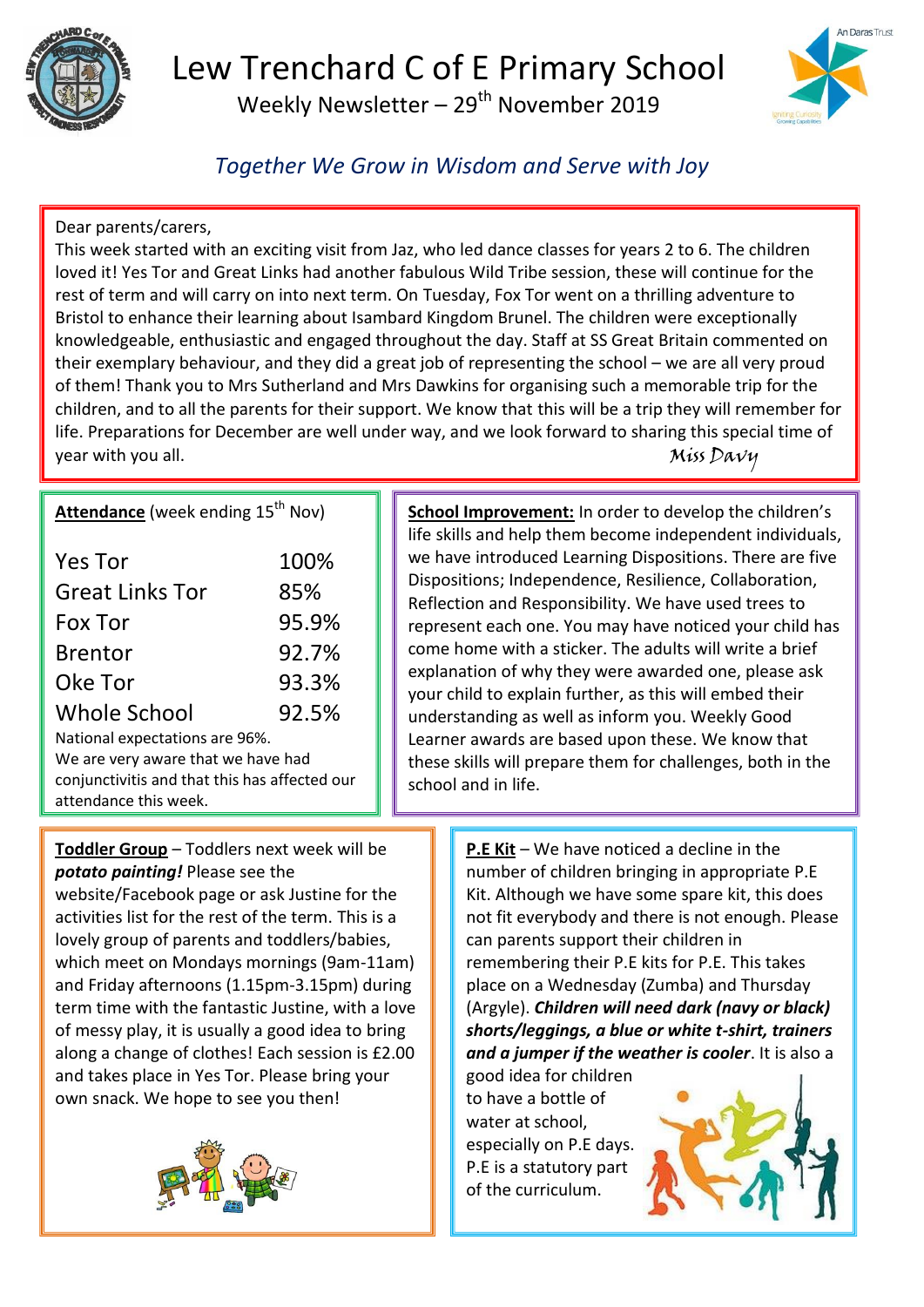**Card Christmas Tree** – This year we would like to encourage the school family (staff, parents, governors and pupils) to write messages instead of sending cards and hang them on the book tree which will be in the reception area. We hope that this idea will save paper and therefore help the environment. Please try to upcycle old cards, cereal boxes, envelopes etc for your messages.



**Wrap around care** – We are looking in to the provision of 'wrap-around' care. This would mean providing after-school care (time be confirmed) as well as breakfast club. Please let us know if you would be interested in using this. Please ask for a slip from the office or give us a ring.

**Fire Safety Talks** – Unfortunately, the Fire Safety talks were postponed due a member of their staff being ill. This has been re-arranged for the morning of the **5 th December**.



**Last Day of Term** – This is Wednesday 18<sup>th</sup> December, we will return to school on Tuesday 7<sup>th</sup> January.

**Polar Express film night -** Thursday 12<sup>th</sup> December 3.30pm Reception to year 6, £2 entry to include hot chocolate and cookie. Hot dog 50p, sweets and popcorn 20p. Please purchase tickets from the office or any FLS members. Please bring P.J's, blanket etc for after school.





**Book Bus** – We have managed to book in The Book People's Book Bus! On the  $13<sup>th</sup>$  December, we will have a bus full of books parked on our playground for the day from around 8.30am! Children will get a chance to go on the bus and have a look around, and so will parents – a great opportunity to get some stocking fillers (with many books reduced to 70% off RRP). The school will receive commission on any books sold on the day. We will be sending out more information nearer the day. Please spread the news, as we will be inviting the local community in as well (we will have time slots in the morning and afternoon so as to avoid breaktimes).



**School Money Payments** – A reminder that all payments for School Dinners should be made in advance, or paid off in full *weekly*. If you have any issues with payment or access to the website, please see the office and they will help where they can. **Please could we ask that any outstanding monies be paid as soon as possible.** 

**Christmas Fair and Disco** – The Christmas Fair and Disco this year will be held on the evening of the  $6<sup>th</sup>$  December 5-7pm at school. Disco in aid of year 6 end of term day trip. At the fair there will be Santa's grotto, tombola,

more. Please let us know if you have any other ideas or can

help on the night.

## **Christmas Dates:**

On the 10th December we will have an afternoon Christmas performance at 2pm (please note this is also a dress rehearsal, but parents are welcome). There will also be an Evening Christmas performance at 5.30pm on this day. The Christmas hamper raffle will be done on this day.

On the 17th December we will be having Christmas songs and a short service at St Peter's Church. We will walk the children down in time for a 2.45pm start. Parents are welcome, and children will need to be collected from church at 3.30pm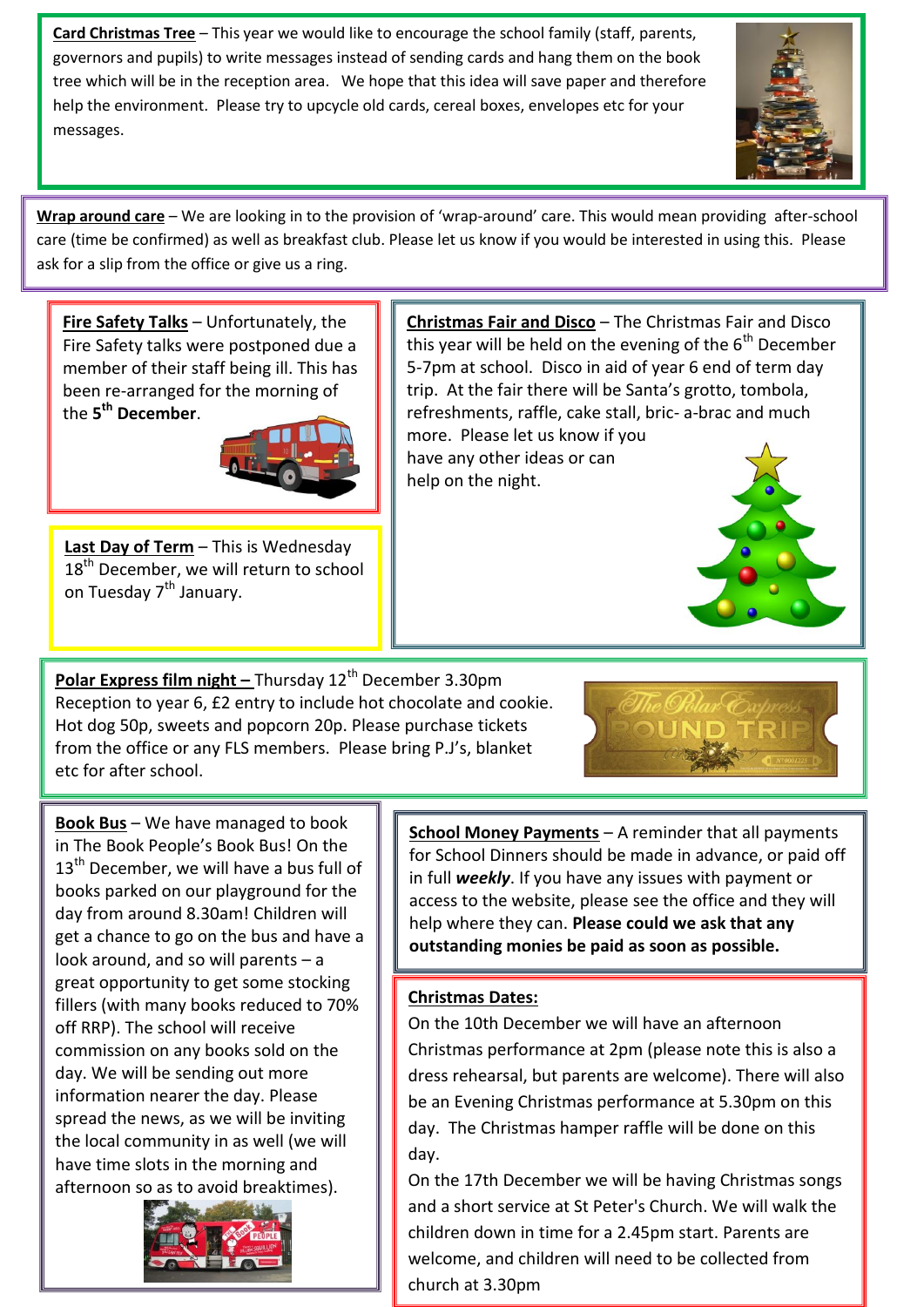**Wildtribe Kit** – Please can Yes Tor and Great Links ensure that they have Wellington boots, a coat and old clothes every Monday for the whole of this half term for these outdoor learning sessions.

**Coding Club** will continue next term, with a limit of 15 children. Letters have gone home this week to those who already take part, but if your child is interested in starting, please see the office.

**Pilates** – Wednesday 6.30pm with qualified instructor Elize in the school hall. £5 per session no need to book. Please note this is not an after school club but is for adults.

> **Free School Meals** – A quick reminder that Free School Meals not only entitle your child to Free School Meals, but can also provide the school with extra funding for your child to go towards other areas of learning. If you think that you may be entitled to Free School Meals, even if your child brings a packed lunch every day, you can follow either of the links below: [https://www.devon.gov.uk/educationandfamilies/school](https://www.devon.gov.uk/educationandfamilies/school-information/school-meals)[information/school-meals](https://www.devon.gov.uk/educationandfamilies/school-information/school-meals) [https://oneonline.devon.gov.uk/CCSCitizenPortal\\_LIVE/Account/Login?R](https://oneonline.devon.gov.uk/CCSCitizenPortal_LIVE/Account/Login?ReturnUrl=%2fCCSCitizenPortal_live) [eturnUrl=%2fCCSCitizenPortal\\_live](https://oneonline.devon.gov.uk/CCSCitizenPortal_LIVE/Account/Login?ReturnUrl=%2fCCSCitizenPortal_live)

| <b>Celebration Awards: Week ending 22nd November 2019</b> |                                                                                              |                                                                              |  |
|-----------------------------------------------------------|----------------------------------------------------------------------------------------------|------------------------------------------------------------------------------|--|
|                                                           |                                                                                              |                                                                              |  |
|                                                           | Good learner of the week                                                                     | <b>Values in Action</b>                                                      |  |
| <b>Great Links</b>                                        | Emma – Resilience and<br>independence                                                        | Gracie – showing kindness to all                                             |  |
| <b>Fox Tor</b>                                            | Ellie S - resilience and<br>independence                                                     | Tyler - kind, caring and helpful                                             |  |
| <b>Brentor</b>                                            | Ruby - Resourcefulness in all<br>learning<br>Logan D-H - Positive attitude<br>and resilience | Ruby H – Optimising Lew Trenchard's values                                   |  |
| <b>Oke Tor</b>                                            | Macie – resilience, trying really<br>hard to work independently in<br>maths                  | Poppy - always polite and respectful and helping<br>out around the classroom |  |
|                                                           | Yes Tor: Star of the week: Harper                                                            |                                                                              |  |